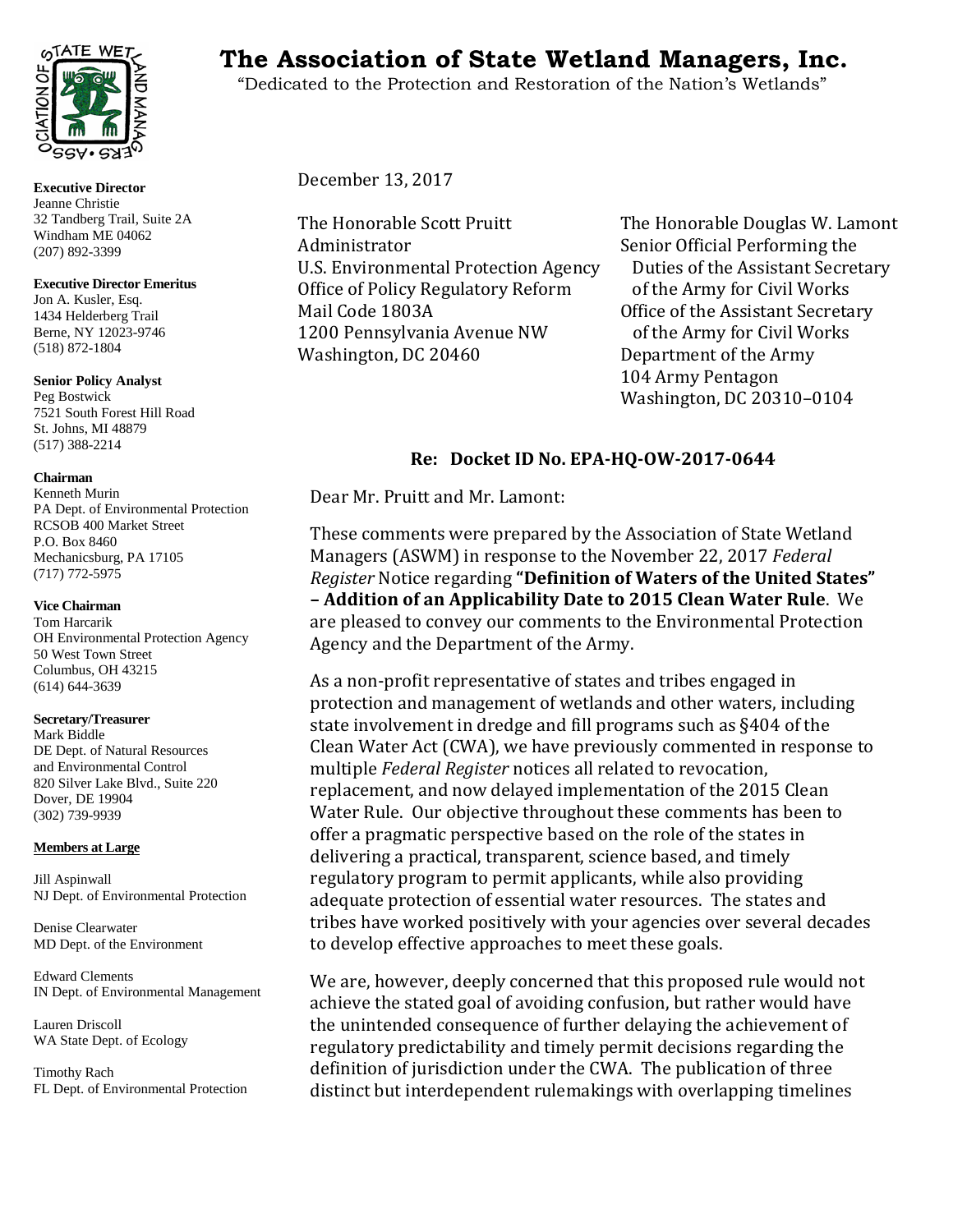addressing the same jurisdictional rule is creating significant confusion rather than providing clarification. In addition, ongoing decision-making in the U.S. Supreme Court and - depending upon that decision - in lower courts, is multiplying the level of uncertainty. For this reason, we believe that the proposed delay in implementation of the 2015 Clean Water Rule regardless of the legal outcome may be premature.

This proposal is almost certain to result in yet another layer of legal challenges, especially given that the U.S. Court of Appeals in the D.C. Circuit has previously blocked a similar rule suspension related to standards for control of methane and other pollutants, indicating that such a delay is "tantamount to amending or revoking a rule". Accordingly, any amended or revoked rule must be justified on a scientific and economic basis. Given pending and potential legal challenges, we anticipate that multiple interrelated legal actions are likely to transpire in multiple courts nationwide, over an extended period.

Because of the apparently inevitable delay in clarification of the rule, we repeat our recommendations regarding development of interim *programmatic* measures to improve and clarify components of the jurisdictional definition, prior to resolution of legal challenges and/or promulgation of a new rule. ASWM made recommendations in this regard in our letter to you, dated September 11, 2017, commenting on the "Step One" rule. The pertinent section of that letter is attached for your reference.

It is possible that ASWM's concerns regarding the current proposal of the agencies could be somewhat alleviated by further definition of the meaning and impact of an "applicability date". We understand, based on definitions in a federal document drafting handbook, that the term applicability date is the same as a compliance date which would – for example – define when an individual NPDES permit holder under §402 of the CWA would be expected to comply with a new standard. Such a date has no possible meaning in the context of §404 of the CWA, given that a holder of a dredge and fill permit cannot "come into compliance" at a later date after construction is completed, since this would potentially require "un-building" or removing the completed construction. We would welcome clarification of the meaning of the federal agencies in the present context.

ASWM remains committed to supporting the actions of both federal and state agencies with responsibilities for issuance of §404 permits - whether directly or through programmatic permits, §401 state water quality certification and/or CZMA consistency reviews – and equally to providing a timely, scientifically, and legally valid decision to those who apply for such permits. We strongly urge the EPA and the Department of Army to move expeditiously to reach a final decision regarding the Waters of the U.S. Rule. Further, ASWM recommends the avoidance of actions that result in unintended consequences and are unlikely to provide both environmental and regulatory predictability, and consideration of interim programmatic measures to improve permitting actions on the ground.

In closing, we appreciate your continued coordination with the states and tribes and their representative organizations. We agree with your stated goal of fostering cooperative federalism. For the members of ASWM, cooperative federalism is more than a good process; it must also result in a good rule, one that achieves the publicly supported water quality and conservation goals of the CWA.

While these comments have been prepared with input from the ASWM Board of Directors to provide a cross-sectional viewpoint of the membership, they do not necessarily represent the views of all individual states and tribes. We also encourage you to seriously consider the comments of individual states and tribes and other state associations. We will continue to assist in informing the states and tribes of development of a rule defining Waters of the U.S., and will as